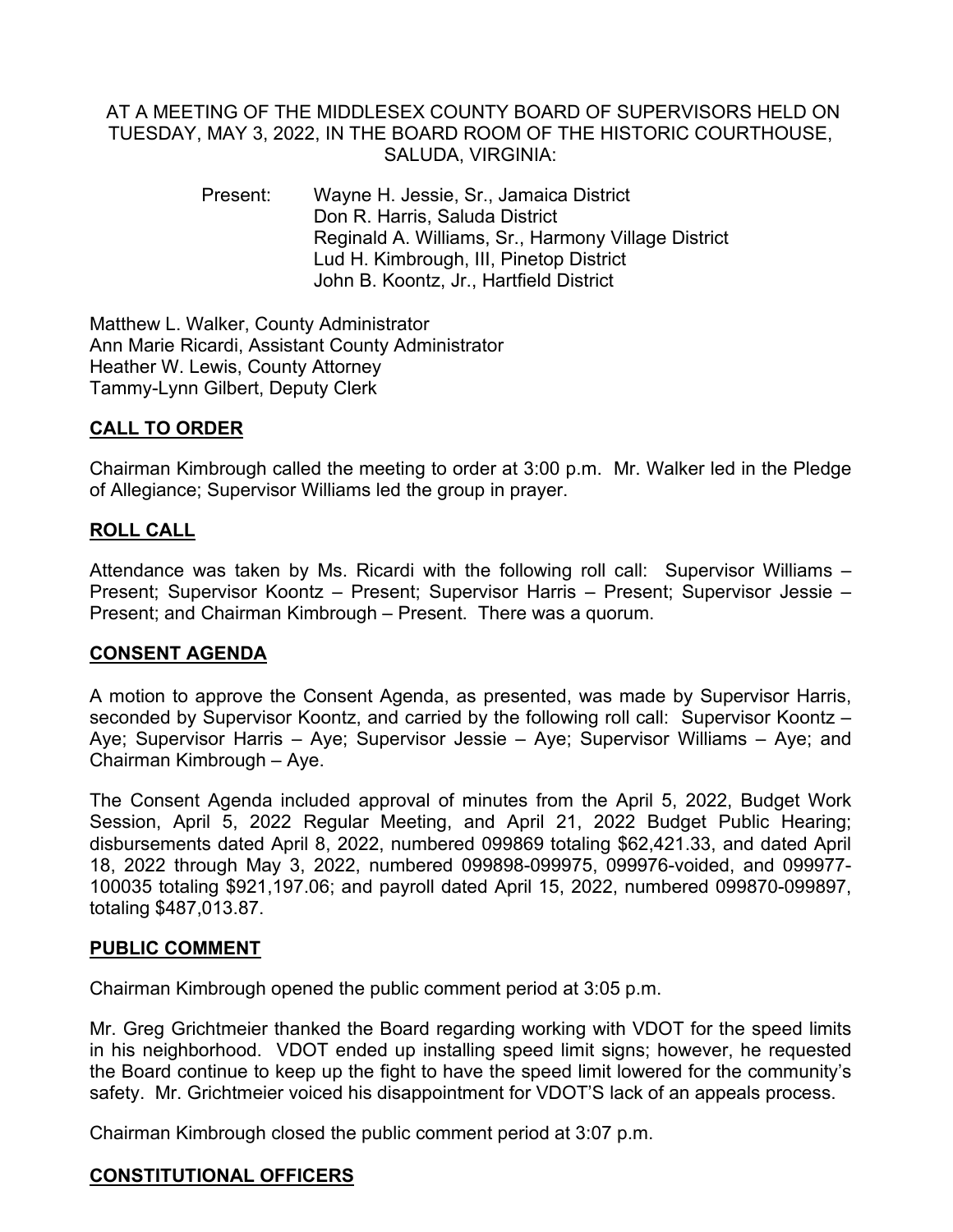Ms. Traci Wright gave the information for Treasurer Kathy Thrift's Celebration of Life and Funeral Services and requested that the Treasurer's office close for the day out of respect for Mrs. Thrift. Mr. Walker also requested approval to close the Administration offices from 10:30 a.m.-12:30 p.m. to allow staff to attend the services. Mr. Walker also informed the Board that all County flags were lowered to half-staff in memory of Mrs. Thrift's passing.

Mr. Walker introduced a Resolution requesting a Special Election. Ms. Lewis reviewed the Resolution and the Writ of Special Election, saying that a special election would be held in November 2022 to fill the remaining term of the Treasurer's position created by Mrs. Thrift's passing. Until the special election, the highest ranked Deputy Treasurer, Traci Wright, will serve as the Middlesex County Treasurer.

A motion approving this Resolution was made by Supervisor Harris and seconded by Supervisor Jessie; and carried by the following roll call: Supervisor Harris – Aye, Supervisor Jessie – Aye, Supervisor Williams – Aye, Supervisor Koontz – Aye and Chairman Kimbrough – Aye.

#### **RESOLUTION R-2022-004**

**At a meeting of the Middlesex County Board of Supervisors held on May 3, 2022, at 3:00 p.m.: On a motion duly made by Supervisor Harris, and seconded by Supervisor Jessie, the following Resolution was adopted by the following vote:** 

| Wayne H. Jessie, Sr.      | Aye |
|---------------------------|-----|
| Don R. Harris             | Aye |
| John B. Koontz, Jr.       | Aye |
| Lud H. Kimbrough, III     | Aye |
| Reginald A. Williams, Sr. | Ave |

#### **RESOLUTION DIRECTING THE FILING OF A PETITION WITH THE CIRCUIT COURT FOR A WRIT OF SPECIAL ELECTION TO FILL THE VACANCY OF TREASURER OF MIDDLESEX COUNTY, VIRGINIA**

**WHEREAS**, on May 1, 2022, Kathy S. Thrift, Treasurer of Middlesex County, Virginia, passed away suddenly;

**WHEREAS**, due to the death of the Treasurer of Middlesex County, the Board is required by law to petition the Circuit Court within 15 days of the vacancy, for a Writ of Special Election to fill the vacancy of Treasurer of Middlesex County.

**NOW THEREFORE BE IT RESOLVED** that the Middlesex County Board of Supervisors, this 3<sup>rd</sup> day of May 2022, hereby directs the County Attorney to Petition the Circuit Court for a Writ of Special Election.

A Copy Teste:

and

Matt Walker, County Administrator

#### *Sheriff's Department:*

Ms. Ricardi presented a budget supplement request on behalf of the Sheriff. The Sheriff requested that funds from the E-Summons revenue that had been collected be appropriated to his telephone account to pay for wireless connection fees in the amount of \$1,879.50.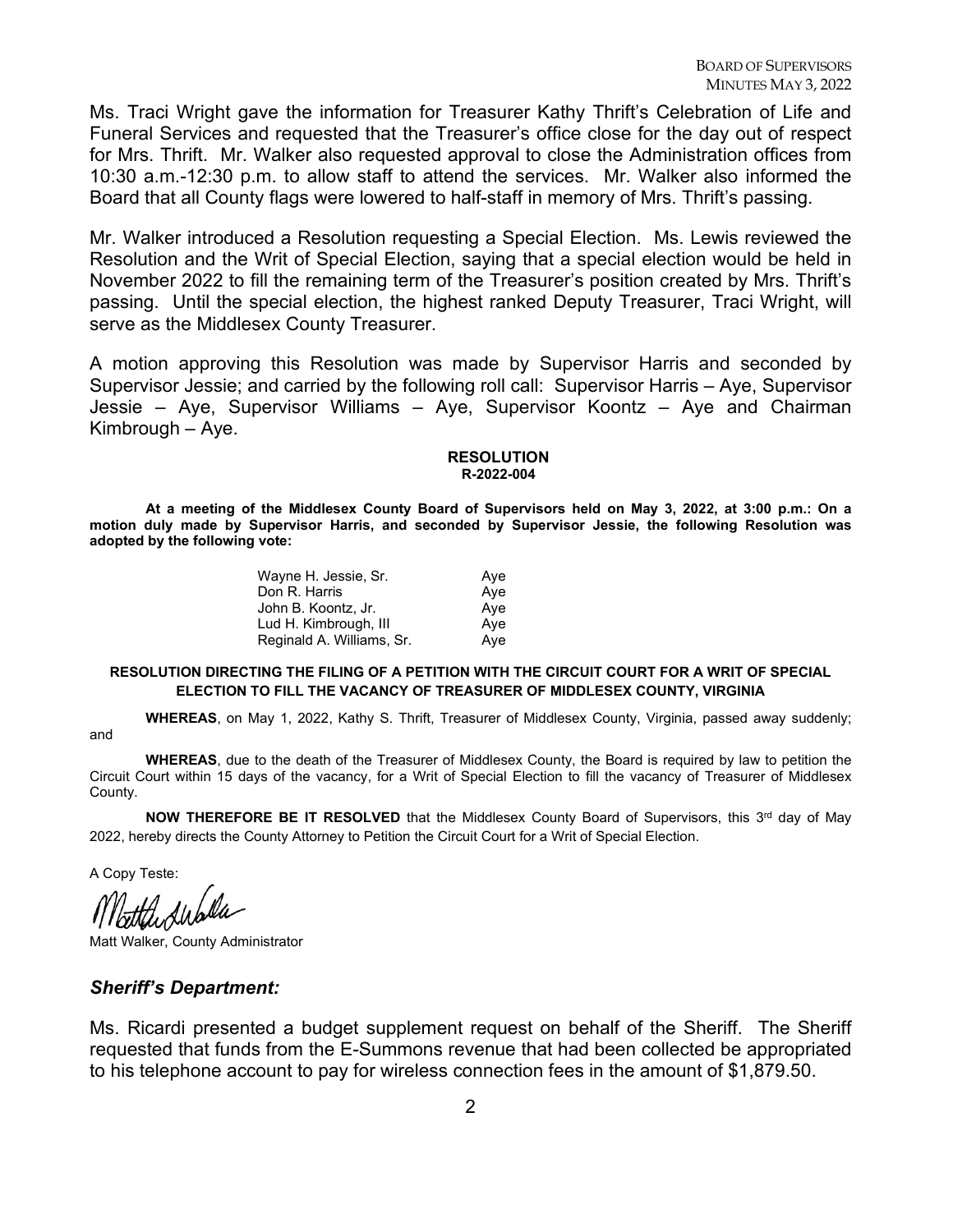Supervisor Koontz requested a regular updated briefing be presented at the June 2022 meeting, requesting that the engineer and the Sheriff give the update.

A motion to approve Budget Supplement Request FY2022-34 in the amount of \$1,879.50 was made by Supervisor Harris and seconded by Supervisor Koontz; and carried by the following roll call: Supervisor Jessie – Aye, Supervisor Harris – Aye, Supervisor Williams – Aye, Supervisor Koontz – Aye and Chairman Kimbrough – Aye.

| FROM:           | AMOUNT:      | ⊤∼<br>J.           | AMOUNT:    |
|-----------------|--------------|--------------------|------------|
| 3-1-016010-0010 | (\$1,879.50) | 1-31020-5203<br>4- | \$1,879.50 |

# **AGENCY AND STAFF REPORTS**

### *VDOT:*

No one was present from VDOT to give a report.

Mr. Walker updated the Board on routine bridge maintenance that will possibly cause traffic interruptions on the Norris Bridge on May 11 and 12, 2022, from 9:00 a.m.-3:00 p.m. Mr. Walker will notify Emergency Services.

Supervisor Koontz updated the Board on recent conversations he had with VDOT regarding parking at the Sports Complex ballpark for possible solutions with regards to traffic congestion at the ballfield and adjacent school. Supervisor Harris voiced interest in attending the meeting as well.

## *Schools:*

No one was present from the School Board to give a report.

Mr. Walker notified the Board that similar to last year, the appropriation resolution will be included on the budget for the June meeting.

## *Commonwealth's Attorney:*

Mr. Walker updated the Board regarding a budget transfer requested by Mr. Hurd in the amount of \$2,164.00 to adjust the pay of his legal assistant. Mr. Walker gave a brief recap of Mr. Hurd's budget presentation during the February meeting where Mr. Hurd informed the Board that he was trying to get this position reclassified and obtain additional funding for the position. Over the next few months, Mr. Hurd and Mr. Walker will be discussing this matter with the Compensation Board in an effort to have this position reclassified. In anticipation of this happening before the budget is adopted in July or next budget year, Mr. Hurd is requesting savings from maintenance service contracts to assist with bringing the position up a bit. Mr. Hurd or Mr. Walker will be submitting another budget adjustment request in July based on their efforts with the State. Mr. Walker supports Mr. Hurd's Budget Transfer Request.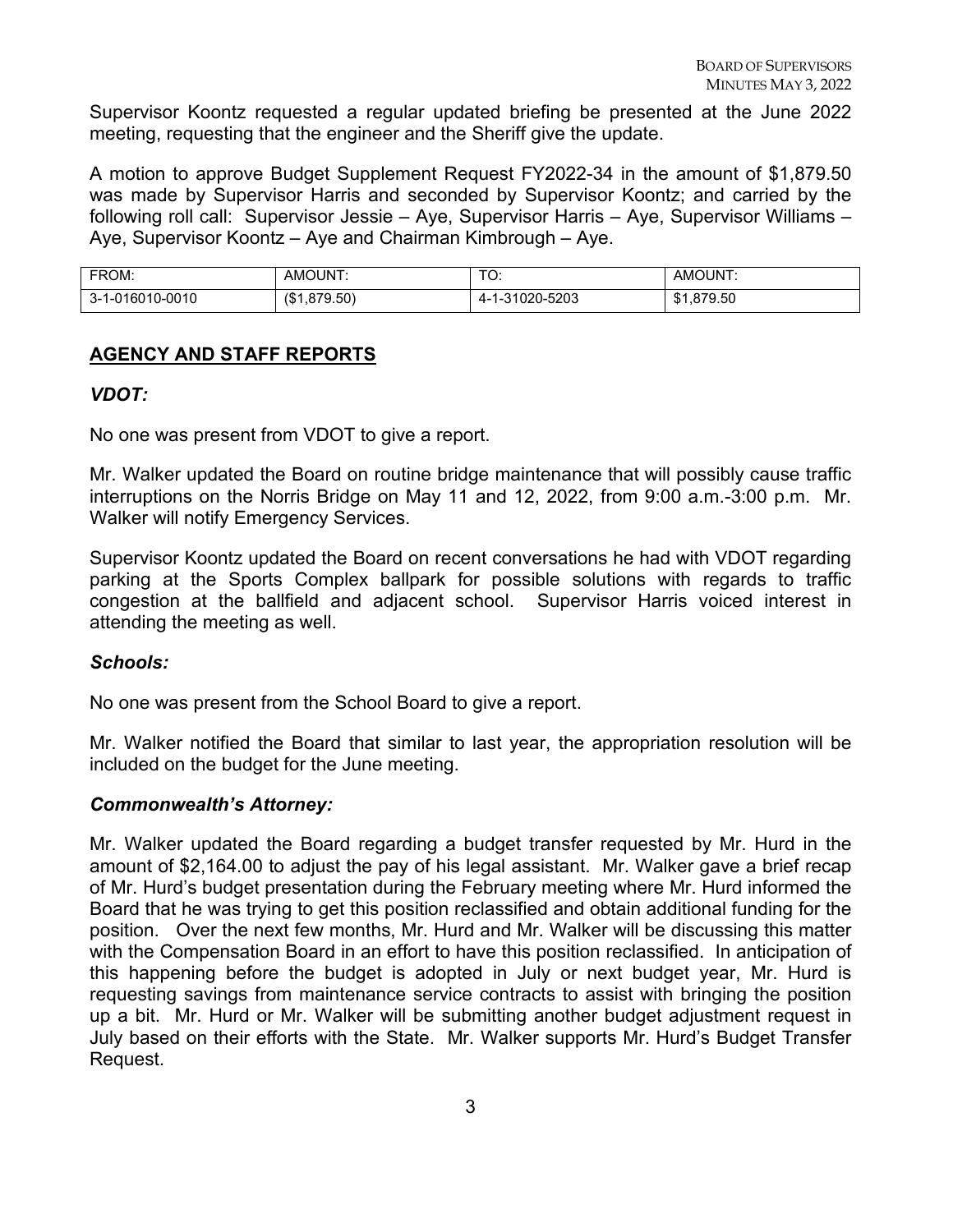A motion approving Mr. Hurd's Budget Transfer Request, FY2022-10 in the amount of \$2,164.00 was made by Supervisor Koontz and seconded by Supervisor Jessie; and carried by the following roll call: Supervisor Williams – Aye, Supervisor Koontz - Aye, Supervisor Harris - Aye, Supervisor Jessie - Aye and Chairman Kimbrough – Aye.

| FROM:                  | AMOUNT:      | $\sim$<br>$\ddotsc$ | AMOUNT:    |
|------------------------|--------------|---------------------|------------|
| 1-022010-3005<br>4-001 | (\$2,164.00) | Various Accounts    | \$2,164.00 |

### *Social Services:*

No one was present from Social Services to give a report.

Chairman Kimbrough commended Social Services for creating a video that represents the entire community and looks forward to seeing it.

### *Planning Director Update:*

### *2022 All Hazards Mitigation Plan:*

Mr. Kretz and Mr. Layman presented a request to consider the Resolution adopting the Middle Peninsula Mitigation Plan Update to remain compliant with the Federal Disaster Mitigation Act of 2000 requiring local governments to develop and submit mitigation plans to reduce risks from natural disasters.

Mr. Layman advised the Board that VDEM has reviewed and approved this plan. Mr. Kretz gave a brief history of the project and thanked all those involved. Mr. Kretz was in agreement with Mr. Layman, and stated the plan was fully vetted by VDEM and adopted by several localities and feels the Resolution is ready for adoption in its current state.

A motion adopting Resolution R-2022-002 was made by Supervisor Jessie and seconded by Supervisor Koontz and carried by the following roll call: Supervisor Williams - Aye, Supervisor Koontz - Aye, Supervisor Harris – Aye, Supervisor Jessie – Aye and Chairman Kimbrough – Aye.

#### **RESOLUTION R-2022-002**

**At a meeting of the Middlesex County Board of Supervisors held on May 3, 2022 at 3:00 p.m.: On a motion duly made by Supervisor Jessie, and seconded by Supervisor Koontz, the following Resolution was adopted by the following vote:** 

Wayne H. Jessie, Sr. **Aye**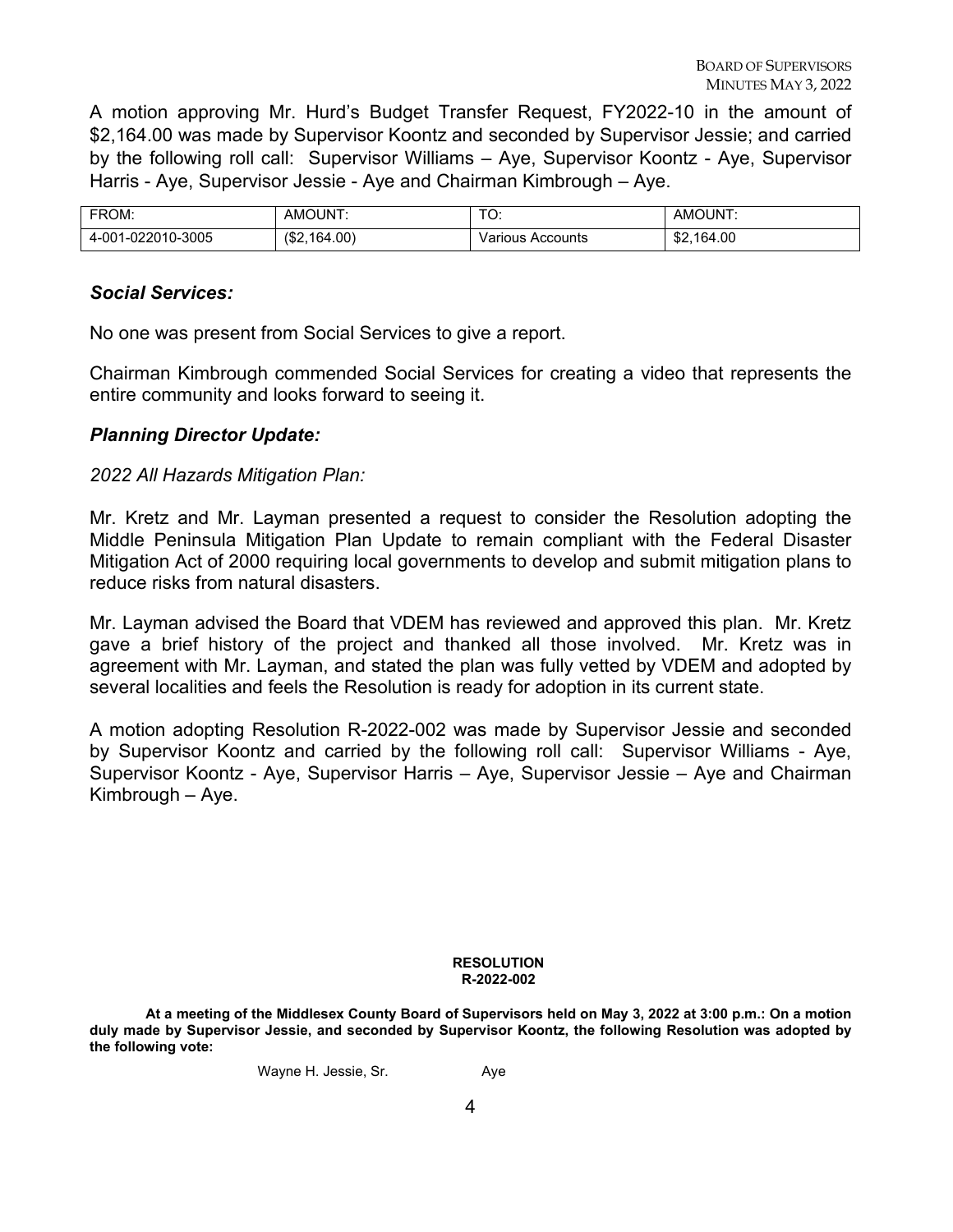| Don R. Harris             | Aye |
|---------------------------|-----|
| John B. Koontz, Jr.       | Aye |
| Lud H. Kimbrough, III     | Aye |
| Reginald A. Williams, Sr. | Aye |

**A RESOLUTION TO ADOPT THE MIDDLE PENINSULA REGIONAL ALL HAZARDS MITIGATION PLAN** 

**UPDATEWHEREAS**, Middlesex County, Virginia has experience severe damage from a host of hazards such as flooding from hurricanes, nor'easters, wildfires, winter storms, tornadoes and lightning on many occasions in the past century that have resulted in property losses, loss of life, economic hardships, and threats to public health and safety for all community residents, and

 **WHEREAS**, the first Middle Peninsula Regional All Hazards Mitigation Plan ("the Plan") was undertaken as a regional planning project with all nine (9) jurisdictions participating in its development and adoption in 2006, 2011, and 2016, and

 **WHEREAS**, all nine (9) Middle Peninsula jurisdictions and federally recognized Tribes in the region participated in the update of the AHMP within the Federal Emergency Management Agency's required 5-year period, and

 **WHEREAS**, the Plan update recommends many mitigation strategies that will help to protect the residents and their property from the adverse effects of hazards that face Middlesex County, Virginia, and

 **WHEREAS**, the Plan update was reviewed at a meeting of the Middlesex County Board of Supervisors held on May 3, 2022, as required by law.

**NOW, THEREFORE, BE IT RESOLVED**, by the Middlesex County Board of Supervisors, Virginia, that:

1. The Middle Peninsula Regional All Hazards Mitigation Plan update is hereby adopted as the official Plan for the Middlesex County, Virginia.

2. The respective officials/staff identified in the implementation section of the Plan update are encouraged to implement the mitigation strategies and report on their activities, accomplishments, and progress to the Middlesex County Board of Supervisors.

3. The County Administrator of the Middlesex County Board of Supervisors will report status updates on mitigation strategies to the Middle Peninsula Planning District Commission and the Federal Emergency Management Agency on an annual basis.

Adopted the 3rd day of May, 2022 A Copy Teste:

Matthedubla

 $\overline{\phantom{a}}$  , and the set of the set of the set of the set of the set of the set of the set of the set of the set of the set of the set of the set of the set of the set of the set of the set of the set of the set of the s

Matt Walker, County Administrator

*Board of Supervisors-initiated Rezoning:* 

Mr. Kretz presented a request for Resolution R2022-003, Initiation of a Zoning Reclassification for Parcel 26-81; in an effort to have the parcel zoned correctly for future development in this area. Mr. Kretz discussed the plan in more detail and provided his recommendations regarding the potential project. Mr. Walker added that the Saluda Historic District is not included in the proposed area.

A motion adopting Resolution R-2022-003 was made by Supervisor Harris and seconded by Supervisor Koontz and carried by the following roll call: Supervisor Koontz – Aye, Supervisor Harris – Aye, Supervisor Jessie – Aye, Supervisor Williams – Aye and Chairman Kimbrough – Aye.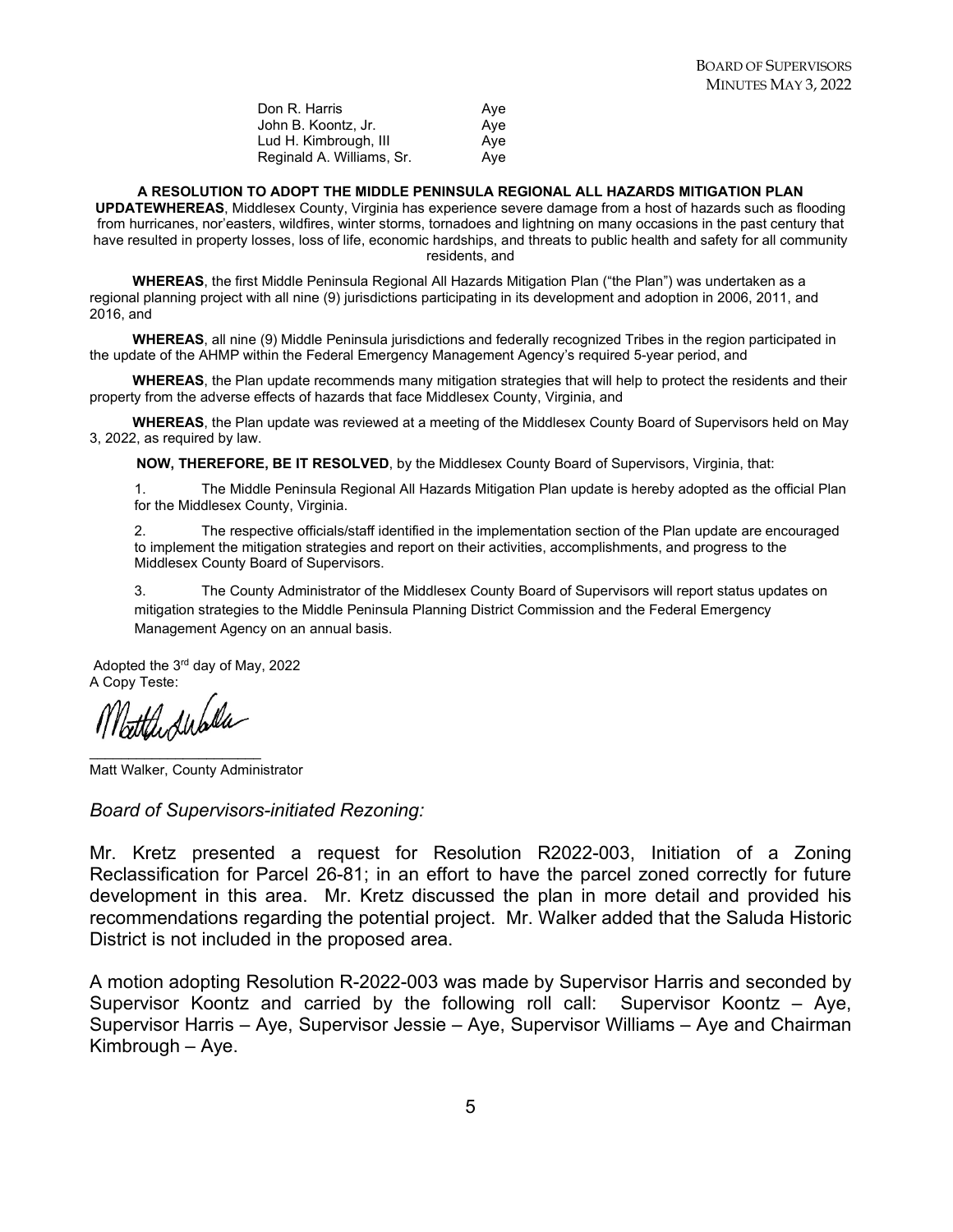Mr. Kretz noted that this will go to the Planning Commission in June 2022 and will be brought back to the Board for their review in July 2022.

#### **RESOLUTION R-2022-003**

**At a meeting of the Middlesex County Board of Supervisors held on May 3, 2022 at 3:00 p.m.: On a motion duly made by Supervisor Harris, and seconded by Supervisor Koontz, the following Resolution was adopted by the following vote:** 

> Wayne H. Jessie, Sr. **Aye** Don R. Harris Aye John B. Koontz, Jr. Aye Lud H. Kimbrough, III **Aye** Reginald A. Williams, Sr. Aye

#### **A RESOLUTION TO INITIATE A CONDITIONAL REZONING REQUEST TO REZONE A PORTION OF TAX PARCEL 26-81 FROM LOW DENSITY RURAL TO GENERAL BUSINESS AND VILLAGE COMMUNITY**

**WHEREAS**, the Middlesex County Board of Supervisors requests initiation of a zoning district amendment for a portion of Tax Parcel 26-81, located along U.S Route 17 Business (General Puller Highway), from Low Density Rural to General Business and Village Community; and

 **WHEREAS**, the Board has determined that rezoning the property would facility economic development of the Route 17 Business corridor in accord with Article 1, Section 1-1.7 of the Middlesex County Zoning Ordinance, which states "Encourage economic development and enlarge the tax base, for the general purpose of promoting the health, safety, and general welfare of the public", and

 **WHEREAS**, the Board wishes to transition zoning districts and create buffering for the purposes of creating and maintaining harmonious uses; and

 **WHEREAS**, this request and action will be in accord with Article 20, Section 20-1 of the Middlesex County Zoning Ordinance, which states "Whenever the public necessity, convenience, general welfare, or good zoning practice require, the Governing Body may by ordinance amend, supplement, or change the regulations, district boundaries, or classifications of property. Procedures for amendment of this ordinance shall be those specified in Sections 20-1-A through 20-2-G inclusive."; and

 **WHEREAS**, this request is in accord with Article 20, Section 20-1-A.1, which requires amendments to the Zoning Ordinance to be initiated by resolution of the Governing Body.

 **NOW, THEREFORE, BE IT RESOLVED**, by the Middlesex County Board of Supervisors, that a conditional rezoning request for a portion of tax parcel 26-81 is hereby initiated. The properties subject to the rezoning request are described as follows:

#### **Portion of TM# 26-81 to be rezoned to General Business:**

All of that certain piece or parcel of land, lying and being in the Saluda District, Middlesex County, Virginia, containing roughly 15 acres and more particularly described as follows; Beginning at a point on the north line of General Puller Highway (U.S. Route 17 Business) intersected with the eastern property line of tax parcel 26-80; thence along the northern line of General Puller Highway in a southeasterly direction 1200' more or less to a point 200' west of the western property line of tax parcel 26B-9-6 intersected with said northern line of General Puller Highway; thence in a northeasterly direction parallel with the western line of tax parcel 26B-9-6 to a point intersecting a line 500' and parallel with General Puller Highway as widened; thence in a northwesterly direction parallel with the north line of General Puller Highway to a point on the common boundary line with tax parcels 29- 79, 26-12-10, 26-12-9 and 26-81; thence in a southwesterly direction to a point intersecting the aforementioned parcels and tax parcel 26-80; Thence along several courses, being the common boundary line of tax parcel 26-80 and 26-81, to said place and point of beginning.

#### **Portion of TM# 26-81 to be rezoned to Village Community:**

All of that certain piece or parcel of land, lying and being in the Saluda District, Middlesex County, Virginia, containing roughly 2.3 acres and more particularly described as follows; Beginning at a point on the north line of General Puller Highway (U.S. Route 17 Business), said point being roughly 1200 more or less from intersection of the north line of said General Puller Highway with the eastern property line of tax parcel 26-80 and 200' west of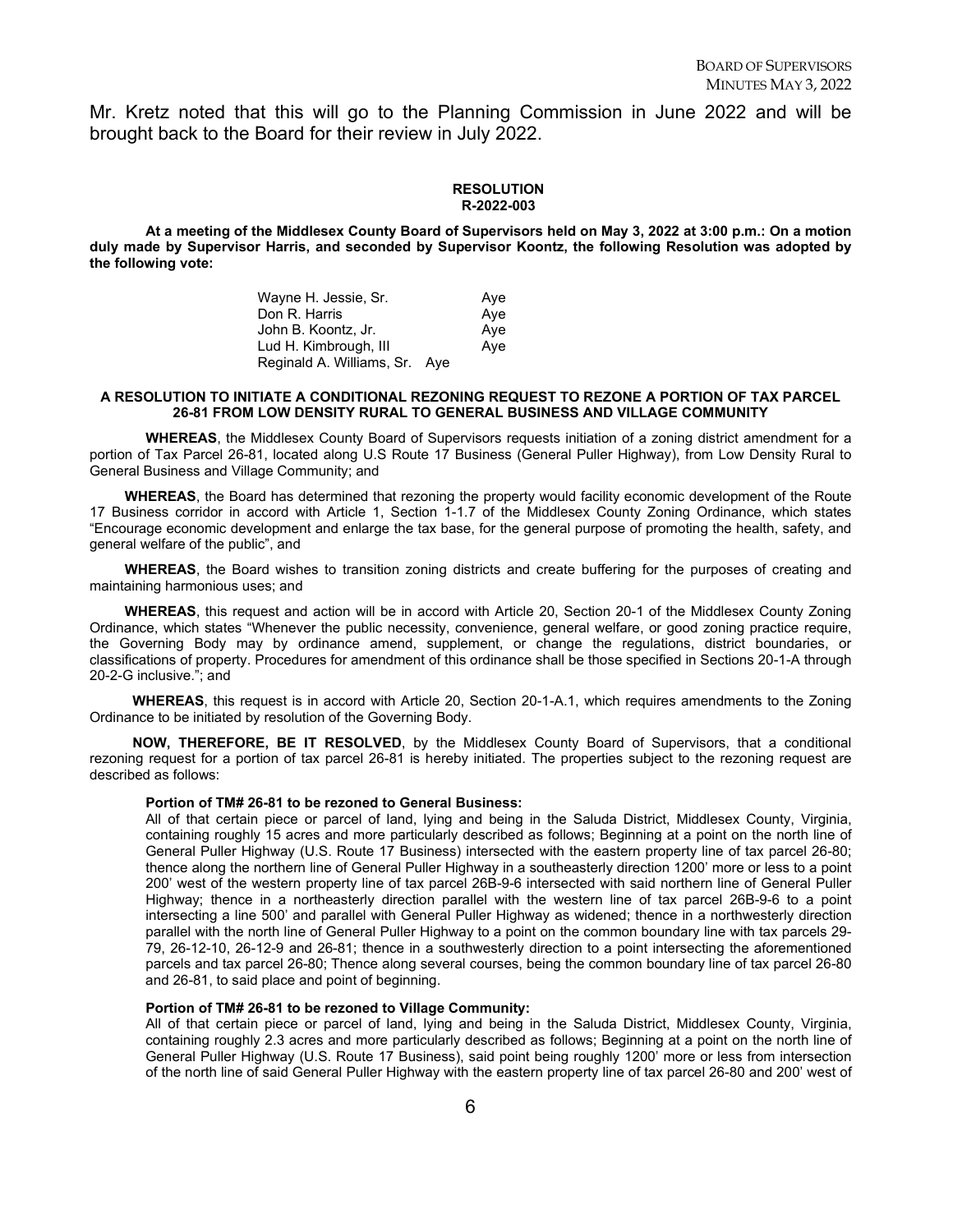the western property line of tax parcel 26B-9-6 intersected with said northern line of General Puller Highway; thence along the northern line of General Puller Highway in a southeasterly direction 200' to a point at the intersection of the north line of General Puller Highway and the western line of tax parcel 26B-9-6; thence in a northeasterly direction along with the western line of tax parcel 26B-9-6 to a point intersecting a line 500' and parallel with General Puller Highway as widened; thence in a northwesterly direction parallel with the north line of General Puller Highway 200' to a point; thence in a southwesterly direction roughly 500' to said place and point of beginning.

Adopted the 3rd day of May 2022

A Copy Teste:

the subla

\_\_\_\_\_\_\_\_\_\_\_\_\_\_\_\_\_\_\_\_\_\_\_\_ Matt Walker, County Administrator

#### *Sewer Updates:*

#### *Timmons Group:*

Mr. Ken Turner, County Engineer Consultant gave a brief update on the Topping project. He stated that they were given the green light to begin design and discussed updated details on the project's progress.

Mr. Turner then presented his update on the Deltaville wastewater collection system preliminary report and provided a PowerPoint presentation to assist with the update. He mentioned the projects phased approach which will spread out over several years. Mr. Turner gave an overview of the systems operation. Providing information on alternate systems as well as his recommendations.

The Board presented their questions to Mr. Turner which was then followed by a lengthy and in-depth discussion regarding this project.

#### *HRSD:*

Mr. Jeremiah Burford is the County representative from HRSD. He informed the Board that HRSD sent out the project for bids and received two bidders, Tidewater Utility Construction Inc. and Walter C. Via Enterprises, Inc., with Tidewater being the apparent low bidder. HRSD would like to proceed with awarding the contract to Tidewater Utility Construction Inc. Mr. Burford advised the Board that the discrepancies with these bids are in part due to the market volatility and the overall costs of the project.

The Board had a robust discussion regarding the matter.

Mr. Walker recommended proceeding with portions of the project at Cooks Corner such as the lift station and the bare minimum gravity sewer system at an approximate cost of \$1.823 million; and then review and consider the E1 Grinder system for the rest of the project.

A motion to approve the Cooks Corner portion as presented by HRSD and recommended by Mr. Walker; was made by Supervisor Koontz and seconded by Supervisor Harris; and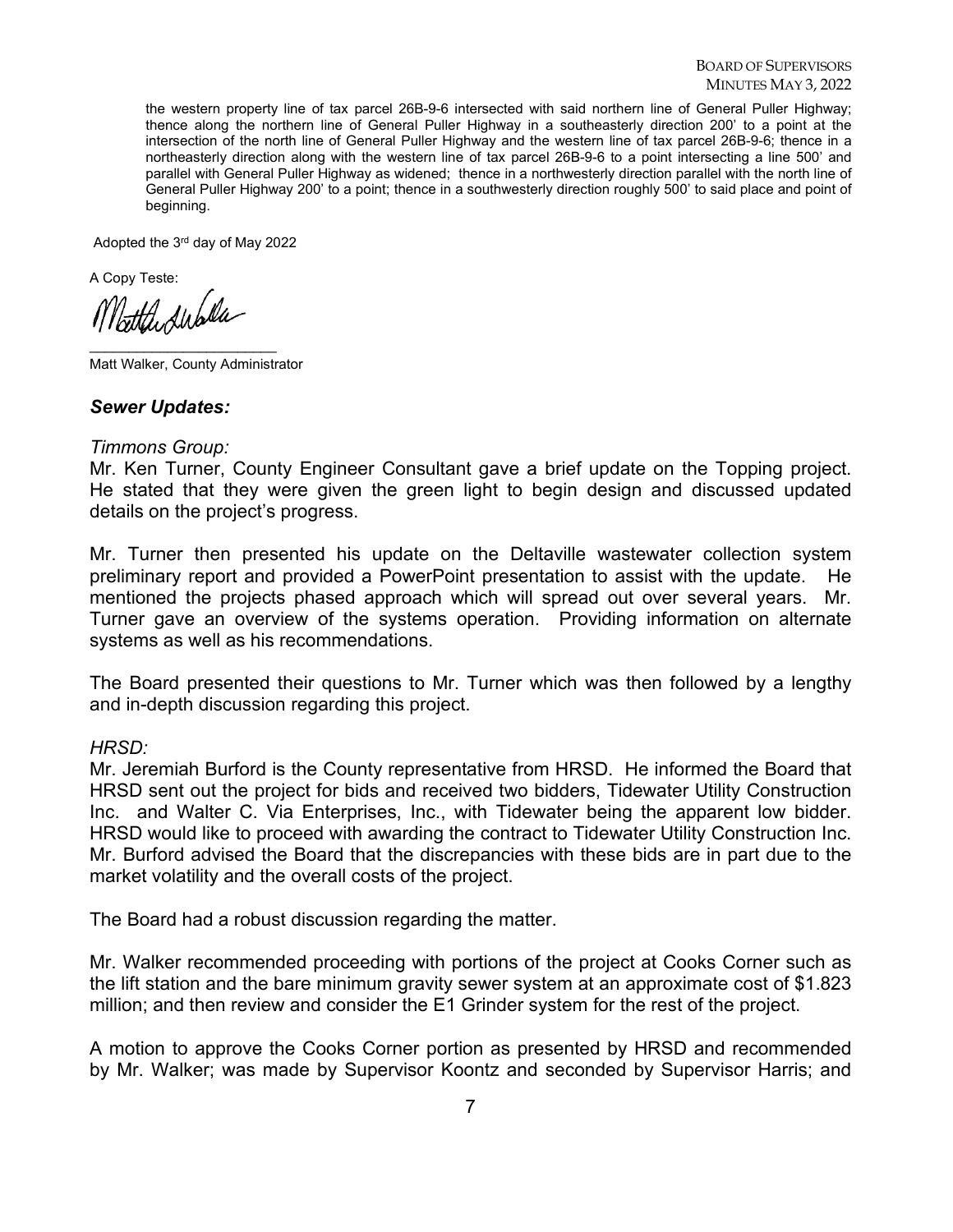carried by the following roll call: Supervisor Harris – Aye, Supervisor Jessie – Aye, Supervisor Williams – Aye, Supervisor Koontz – Aye and Chairman Kimbrough – Aye.

### **RECESS**

Chairman Kimbrough declared a recess for 10 minutes at 5:35 p.m.

### **RECONVENE**

Chairman Kimbrough called the meeting back to order at 5:45 p.m.

### **REGULAR AGENDA ITEMS**

#### *Citizen Appointments:*

A motion recommending the citizen appointments be tabled until the June meeting was made by Supervisor Koontz, seconded by Supervisor Harris and carried by the following roll call: Supervisor Jessie – Aye, Supervisor Williams – Aye, Supervisor Koontz – Aye, Supervisor Harris – Aye and Chairman Kimbrough – Aye.

### *RCE Deed:*

Ms. Lewis discussed the RCE Deed. This property was formerly owned by the EDA; with a clause stipulating that if the property wasn't used by a specific date for business development and economic growth, the property would be returned to Middlesex County. The EDA has signed the deed returning the property to the Board of Supervisors; authorization is needed from the Board to receive it.

A motion authorizing receipt of the property was made by Supervisor Harris and seconded by Supervisor Jessie and carried by the following roll call: Supervisor Williams – Aye, Supervisor Koontz – Aye, Supervisor Harris – Aye, Supervisor Jessie – Aye and Chairman Kimbrough – Aye.

#### *VPPSA Debris Monitoring agreements:*

Ms. Ricardi presented the agreement with VPPSA regarding the debris monitoring after a disaster, which is required by any FEMA grant. This agreement covers the contracts for the VPPSA debris monitoring.

A motion approving the agreement with VPPSA was made by Supervisor Jessie and seconded by Supervisor Harris and carried by the following roll call: Supervisor Koontz – Aye, Supervisor Harris – Aye, Supervisor Jessie – Aye, Supervisor Williams – Aye and Chairman Kimbrough – Aye.

## **ADMINISTRATOR UPDATES**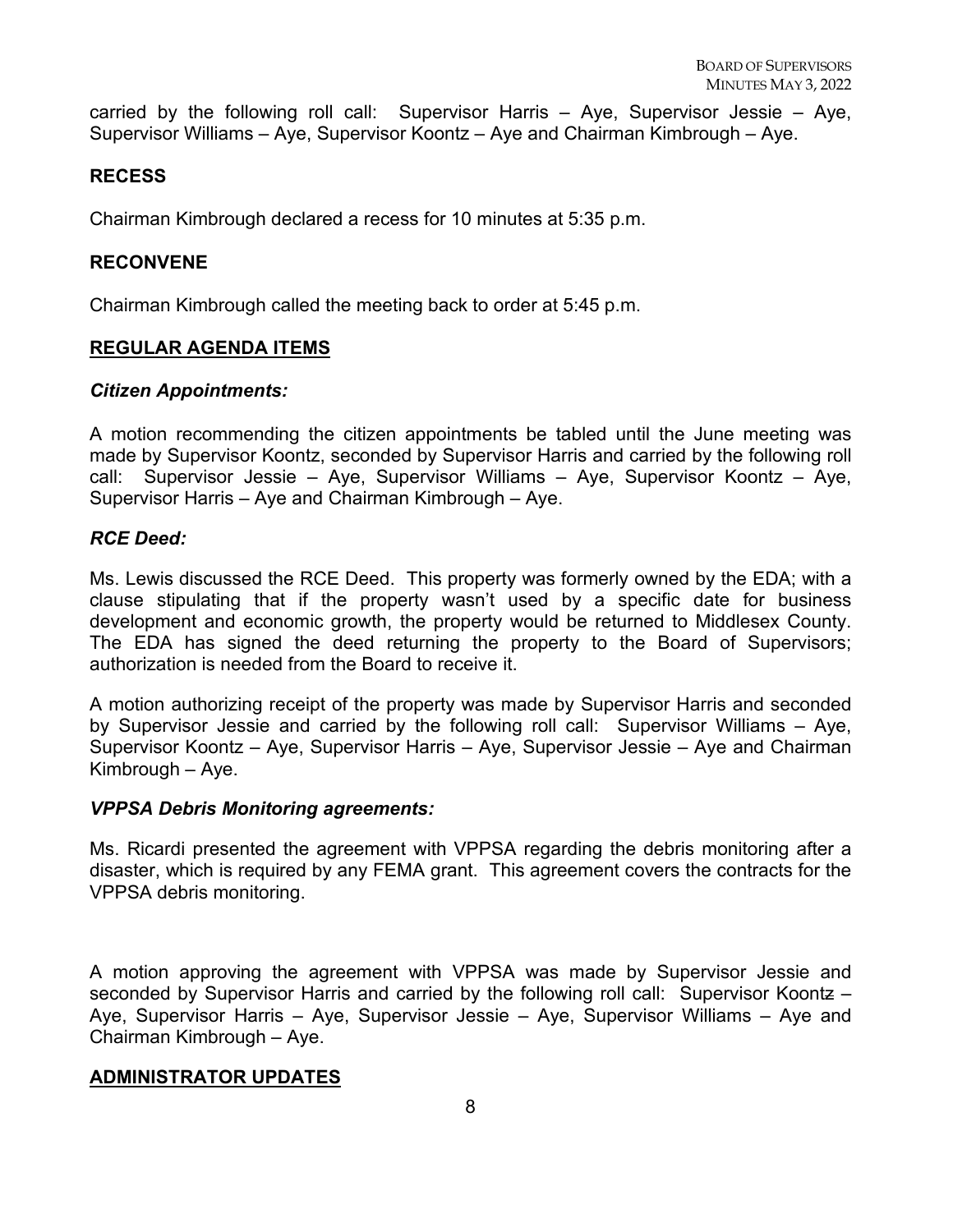## *Rosegill Letter*

Mr. Walker discussed the letter from the developer, Bay Design, for Rosegill Phase I, requesting to be included in any HRSD sewer study for future development.

A motion approving that Rosegill Phase I be included in the HRSD sewer study was made by Supervisor Harris and seconded by Supervisor Williams and carried by the following roll call: Supervisor Harris – Aye, Supervisor Jessie – Aye, Supervisor Williams – Aye, Supervisor Koontz – Aye and Chairman Kimbrough – Aye.

### *Election District Boundary Line Adjustments*

For informational purposes only, Mr. Walker updated the Board on the Certification of No Objection for the Election District Boundary Line Adjustments being granted. Mr. Walker commended Mr. Glenn Nix for the work he did on this project.

#### *Heritage Trail Ribbon Cutting*

Ms. Ricardi informed the Board of the Heritage Trail ribbon cutting ceremony scheduled for May 5, 2022, at 5:00 p.m.

## **COUNTY ATTORNEY UPDATE**

Ms. Lewis advised the Board the LGA conference was very informative and was thankful for the opportunity to attend.

#### **UNFINISHED/NEW BUSINESS**

#### *Unfinished Business:*

No unfinished business was discussed by the Board.

### *New Business:*

No new business was discussed by the Board.

#### **MATTERS PRESENTED BY THE BOARD**

Board Members reported on their activities and meetings since the last regular meeting on April 5, 2022.

#### **PUBLIC COMMENTS**

Chairman Kimbrough opened the public comment period at 6:08 p.m.

No speakers addressed the Board regarding any topics.

Chairman Kimbrough closed the public comment period at 6:08 p.m.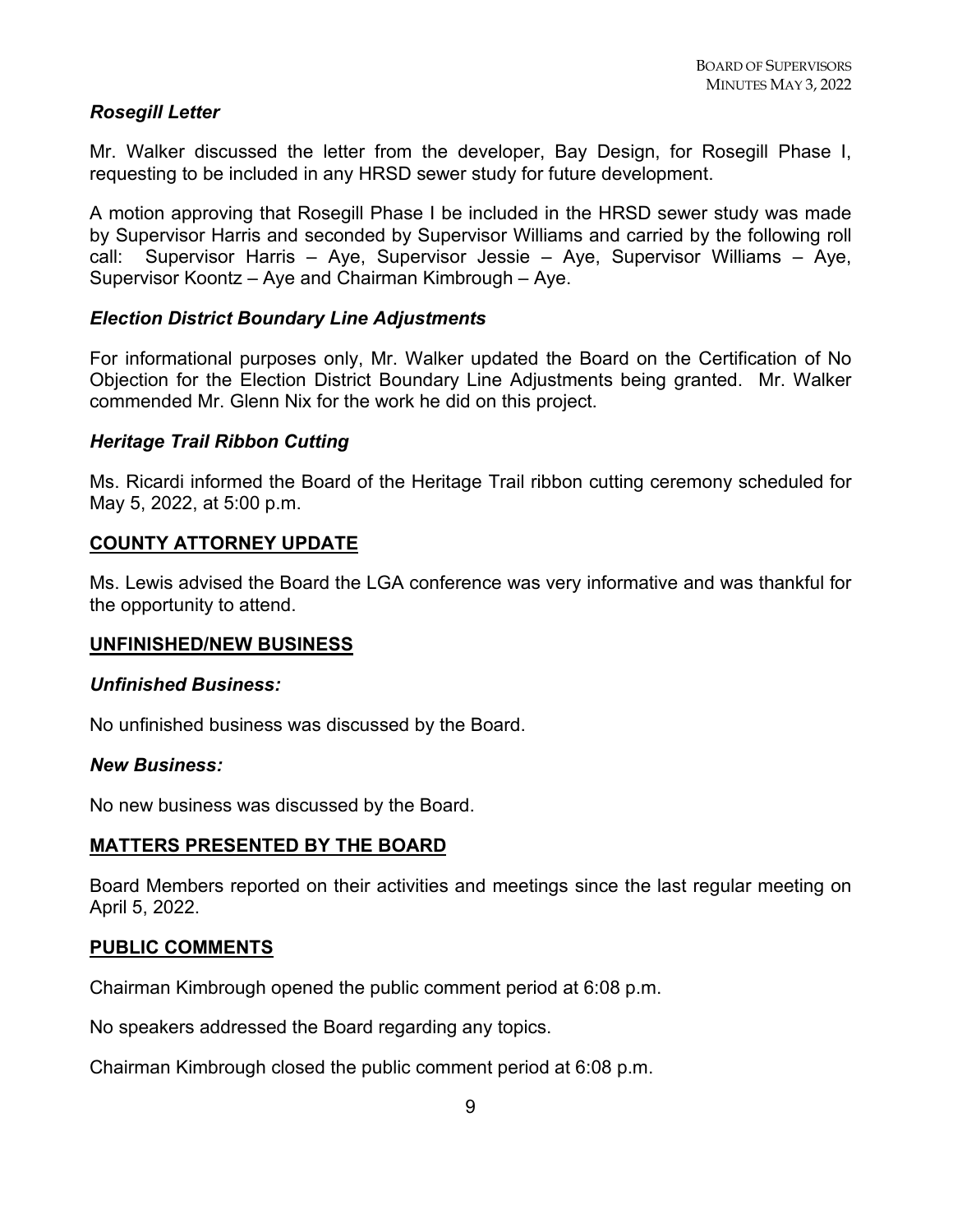# **RECESS**

Chairman Kimbrough called recess until 7:00 p.m.

# **RECONVENE**

Chairman Kimbrough reconvened the meeting at 7:00 p.m.

## **PUBLIC HEARINGS**

A. Oyster Festival Ordinance Update Ms. Lewis advised the Board that this was a routine ordinance which needs updating every 5 years. There were no changes and no objections.

Chairman Kimbrough opened the Public Hearing at 7:03 p.m.

No one addressed the Board with any comments.

Chairman Kimbrough closed the Public Hearing at 7:03 p.m.

A motion to adopt the Oyster Festival Ordinance was made by Supervisor Koontz and seconded by Supervisor Harris and carried by the following roll call: Supervisor Jessie – Aye, Supervisor Williams – Aye, Supervisor Koontz – Aye, Supervisor Harris – Aye and Chairman Kimbrough – Aye.

B. Broad Creek No Wake Zoning Ordinance

Ms. Lewis explained this ordinance is to re-establish the No Wake Zone Ordinance for Broad Creek. The Department of Wildlife Resources (DWR) must also approve this to make this enforceable.

Chairman Kimbrough opened the Public Hearing at 7:05 p.m.

Mr. Adkins spoke and advised the Board they will take care of the signs. As he understands, this is not enforceable at this time, but signs will make it enforceable. There are some conflicts between VMRC and DWR as to the enforceability of this ordinance.

Supervisor Harris made suggestions on notifying the public of this change. Ms. Lewis agreed if the Board wished to do so; however, she also mentioned putting the updated information on the County's website and Mr. Walker suggested sending mailings to the local marinas updating them of this information and if all is approved, notice would be sent to VMRC to begin enforcement.

Mr. Pringle agrees with the Adkins regarding the problems in this area and does not want the County to be liable for this. He supports adoption of this ordinance. VMRC will enforce once the ordinance is adopted.

Chairman Kimbrough closed the Public Hearing at 7:13 p.m.